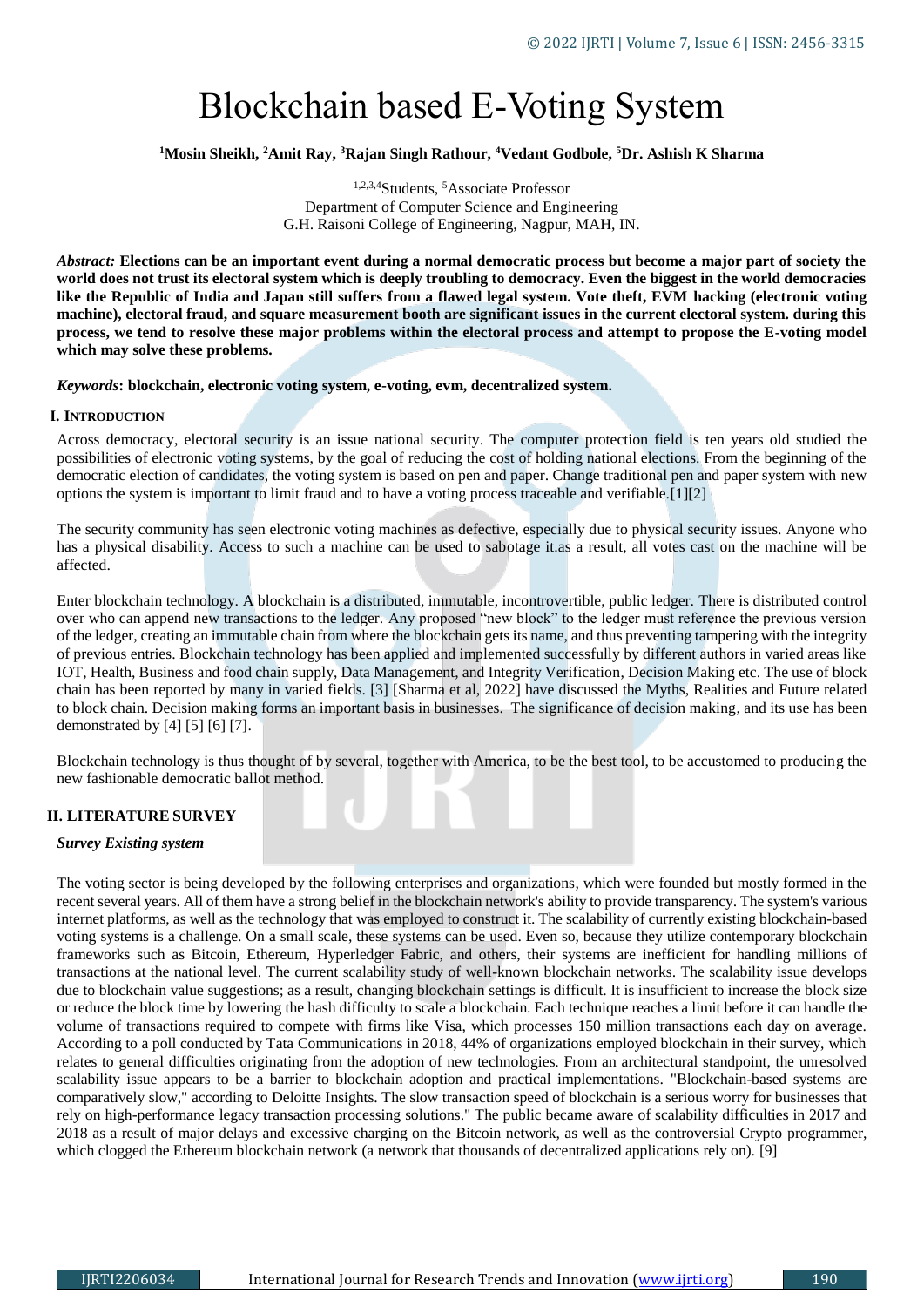# 1. Follow My Vote

It's a startup that features a secure online voting infrastructure built on the blockchain, as well as the capacity to audit polling boxes in real time to track democratic progress [10]. This platform allows users to vote for their preferred candidate while remaining anonymous. It can then use their identification to physically open the vote box, locate their ballot, and verify that it is right, as well as that the election results have been mathematically shown to be accurate.

# 2. Voatz

This startup created a blockchain-based smartphone voting system that allows people to vote remotely and privately while also verifying that their votes were counted correctly [11]. Voters identify their applicants and themselves on the application and provide verification by an image and identification, which includes biometric confirmation such as fingerprints or retinal scans.

#### 3. Polyas

It was formed in 1996 in Finland. The startup uses blockchain technology to deliver an electronic voting system to the public and private sectors [12]. In 2016, the German Federal Office for Information Security certified Polyas as secure enough for electronic voting applications. Polyas is used by a lot of big firms in Germany to run their electronic voting systems. Polyas today has customers all around the world, including in the United States and Europe.

## *Limitations of Existing system*

However, recent major technical challenges relating to e-voting systems are not restricted to secure digital identity management. Any potential citizen ought to be registered to the electoral system before the elections. Their data ought to be in a digitally processable format. Besides, their identity data ought to be unbroken and non-public in any involving info. The ancient E-voting system might face the following problems:

- Anonymous vote-casting
- Individualized ballot processes
- Ballot casting verifiability by (and only by) the voter
- High initial setup costs
- Increasing security problems
- Voting delays or inefficiencies related to remote voting

# **III. DESIGN AND IMPLEMENTATION**

#### *Implementation*

An overview on the implementation:

1. Admin will build a voting instance by launching/deploying the system on a blockchain network (EVM), then an election instance and begin the election with the election details provided in (including candidates for voters to vote).

2. The likely voters then join to the same blockchain network and register to vote. When users successfully register, their information is transmitted to/displayed on the admins' panel (i.e. verification page).

3. The admin will next verify that the registration information (blockchain account address, name etc) is correct and matches his records. If yes, the admin accepts the registered user, allowing them able to participate and vote in the election.

4. Following admin permission, the registered user (voter) votes for the candidate of interest (from the voting page).

5. The admin finishes the election after a certain amount of time, depending on the magnitude of the election. As soon as that happens, the voting is closed, and the results are posted at the top of the results page, declaring the winner.

The overall implementation is achieved by building various modules and submodules listed below:

## *System Modules*

Modules used in Website are as below:

- Voter Module
- o Registration and Login
- Voter registers for verification purpose and have the authorization to cast vote which is being approved by administrator.
- o Casting Vote
- After Verification, Voter has been granted with proper authentication for casting votes to any candidate, they wish to go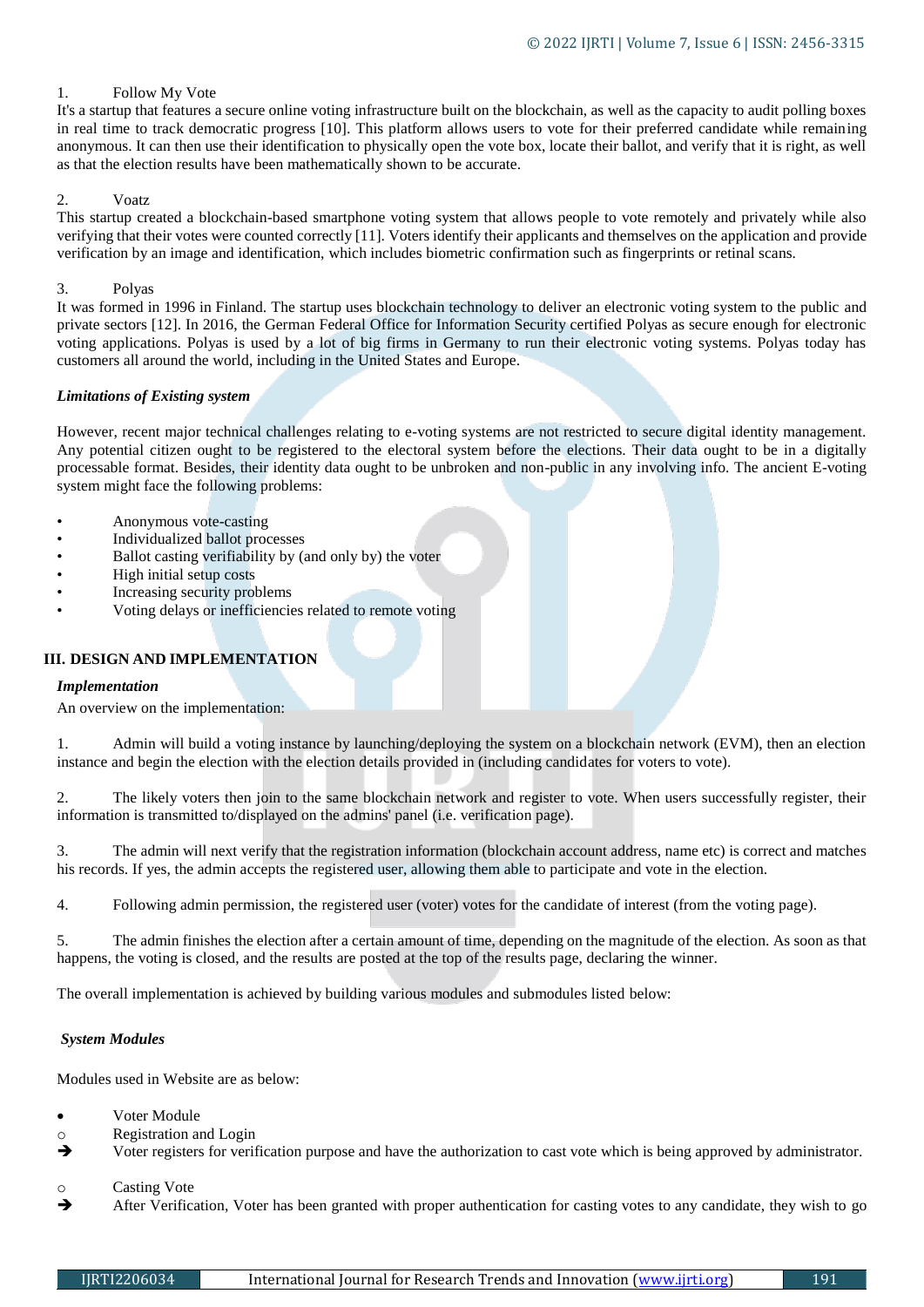forward with which will reflect in the blockchain node mapping.

- Admin Module
- o Admin Login
- $\rightarrow$  Logging into as administrator using a singular account with a unique private key attribute for security purposes.

# o Add Candidate

Adding candidates for voters to select as their representative and storing all the candidate details including candidate headers and candidate's slogan for a particular campaign into a mapping structure into the blockchain using the contract initialized prior to the starting election using truffle framework.

# o Start/End Election

Starting and Ending election data is recorded in as a Boolean value into the contract space in nodes and then used by the web3 framework for checking the existence of election.

# o Voter Verification

 $\rightarrow$  Voter is being verified by the admin after successful registration by the voter. All the credentials are hashed and securely stored in the chain of nodes with a mapping key (verified) stating if the voter address is verified or not.

# Election Module

o Creating of Smart Contract

 $\rightarrow$  Smart contract stores all the functionality which are called upon when certain conditions are met. These functionalities are directly configuring how the voting chain should interact with users credentials.

Some Key Features: Adding Candidates, Get Election Details or Admin details, Adding Voters, Storing Votes in chain of nodes etc.

## o Storing Voter Credentials

All the Voter credentials are stored in the chain with proper hashing into a structure having multiple data fields as Voter Address, Name, Boolean Field is verified or not, has voted or not etc.

o Storing casted votes onto chain

 $\rightarrow$  Votes are directly added to the specific candidates mapping for no distorted efficiency for retrieval of votes.

- Result Module
- o Display Live Result after end of Election

## *Block Diagram*

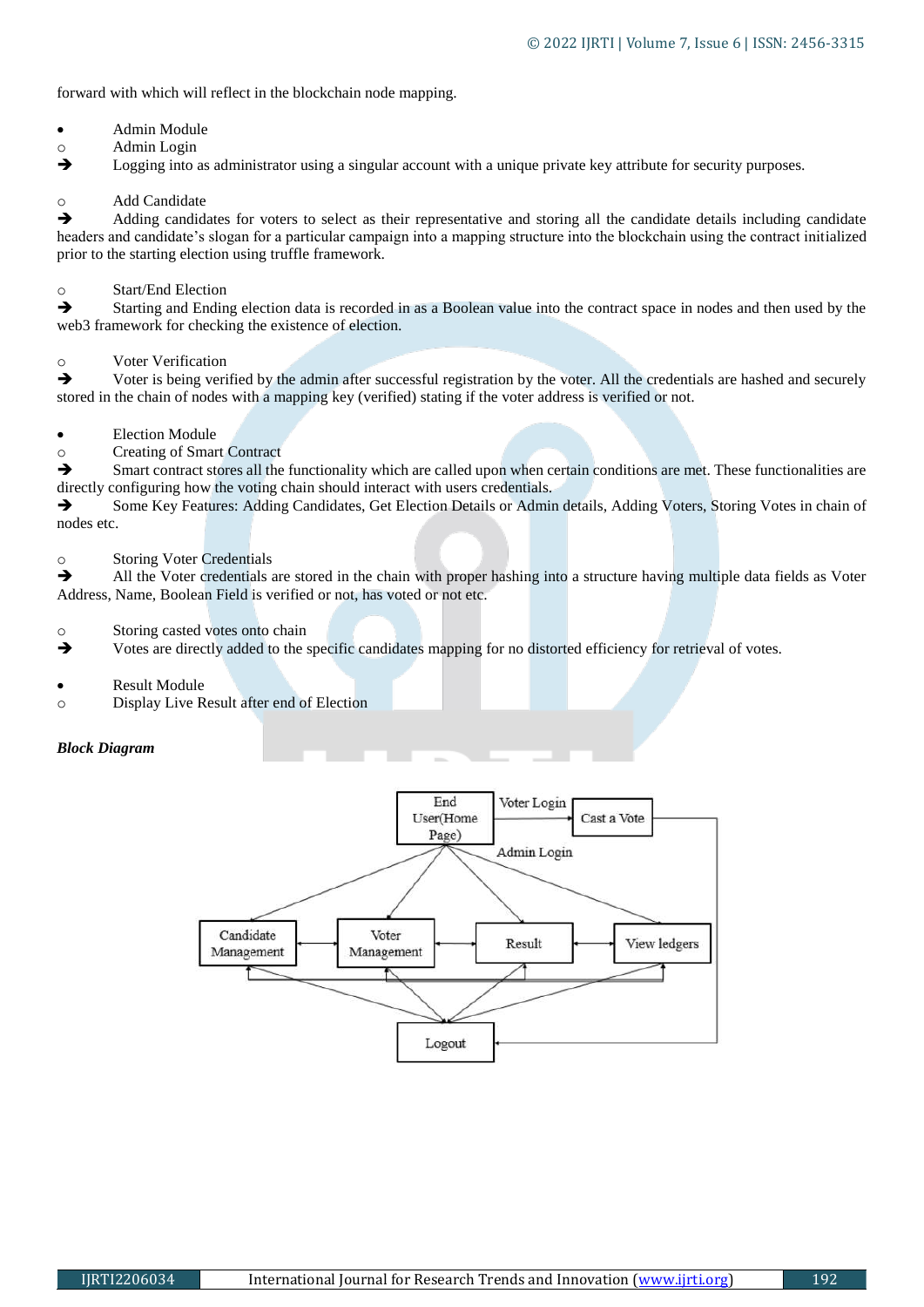# *Implement: Blockchain Initialization*

| F:\Project\Blockchain-Voting>truffle migrate                                                                                                                                                                                                                                                        |
|-----------------------------------------------------------------------------------------------------------------------------------------------------------------------------------------------------------------------------------------------------------------------------------------------------|
| Compiling your contracts<br>**********************<br>> Compiling .\contracts\Election.sol<br>> Compiling .\contracts\Migrations.sol<br>> Artifacts written to F:\Project\Blockchain=Voting\client\src\contracts<br>Compiled successfully using:<br>- solch 0.5.16+commit.9c3226ce.Emscripten.clang |
| 81ock gas limit: 6721975 (8x6691b7)                                                                                                                                                                                                                                                                 |
|                                                                                                                                                                                                                                                                                                     |
| Replacing 'Migrations'                                                                                                                                                                                                                                                                              |
| > transaction hash:<br>0x1fcd5dbf1ec495308d4a4dd4420202088e7705cff2c2b47a7fdd31176ab97d0c<br>Seconds: @<br>> contract address: 0x8406980c886554D3f89146f9F6d559e52cbd659E<br>164175 (0x2814f)<br>20 gwei<br>0 ETH<br>0.0032835 ETH<br>> Saving migration to chain.                                  |
| 0.0032835 ETH                                                                                                                                                                                                                                                                                       |
| Administrator: CIWindows System SAcrabase                                                                                                                                                                                                                                                           |
|                                                                                                                                                                                                                                                                                                     |
| @xc79wfb28e24b94bfb7deB982f087d2x5c1d757fb1613512SBf8e071ed87919fs<br>Seconds; 8<br>@x8447f1588@1D6b3D71F5b@35e2f68826@152b12c<br>-31<br>1653588594<br>Bx172fafBef877749f1878cb6ddCBCcA22Ab487DD4<br>99.9614957<br>1718699 (8x1a39ab)<br>20 gues<br><b>B ETH</b><br>0.03437398 ETH                  |
| > Saving migration to chain.                                                                                                                                                                                                                                                                        |
| 0.03437398 ETH                                                                                                                                                                                                                                                                                      |
|                                                                                                                                                                                                                                                                                                     |
|                                                                                                                                                                                                                                                                                                     |
|                                                                                                                                                                                                                                                                                                     |

# Fig 1: Truffle migrate and deploy for smart contract execution

# *Testing*

| showing Age          |                                           |             |                                                     |                       |                                                                                                                         |
|----------------------|-------------------------------------------|-------------|-----------------------------------------------------|-----------------------|-------------------------------------------------------------------------------------------------------------------------|
| 4.5.0                | <b>O</b> hosted internated<br>o.          |             |                                                     |                       | ٠<br>٠                                                                                                                  |
|                      |                                           | Vertication | Add Candidate                                       | <b>B</b> Registration | <b>Elisoded University</b><br>セーズ                                                                                       |
| <b><i>CADMIN</i></b> |                                           |             |                                                     |                       | a<br>· Louisville                                                                                                       |
|                      |                                           |             | <b>Email</b>                                        |                       | <b>C</b> MALLION<br>domestic.                                                                                           |
|                      |                                           |             | <b>Information of administration in the Company</b> |                       | have accomply please total China intent to paint for couple<br>armerison.                                               |
|                      |                                           |             | Job Title or Position                               |                       | ×<br><b>Hospitalism</b><br>$\bullet$                                                                                    |
|                      |                                           |             | Advancement                                         |                       | Nevis-gidded to a gar has entimated our<br>Jubile including mental.<br>That's are thinkerood that Per CE in the English |
|                      | <b>CAMPIONER</b><br><b>About Election</b> |             |                                                     |                       | OETALL!<br>Toyler.<br>14.1                                                                                              |
|                      |                                           |             | <b>DOM: NUMBER</b>                                  |                       | 1491                                                                                                                    |
|                      |                                           |             | Election Title                                      |                       | Estimated gas fax O<br><b>INTEL GLOST ETM</b><br>Market bill (fty)<br>Distantante                                       |
|                      |                                           |             | Cologn Births                                       |                       |                                                                                                                         |
|                      |                                           |             | <b>Cityanization Name</b>                           |                       | <b>Julie Guide City</b><br>Total:<br><b>Maximum OIITIS</b><br><b>Brewerk E. Admirable</b>                               |
|                      |                                           |             |                                                     |                       |                                                                                                                         |
|                      |                                           |             | <b>GAMES</b>                                        |                       | <b>Continued in</b><br><b>Bushell</b>                                                                                   |
|                      |                                           |             |                                                     |                       |                                                                                                                         |

# Fig 2: Initiate Election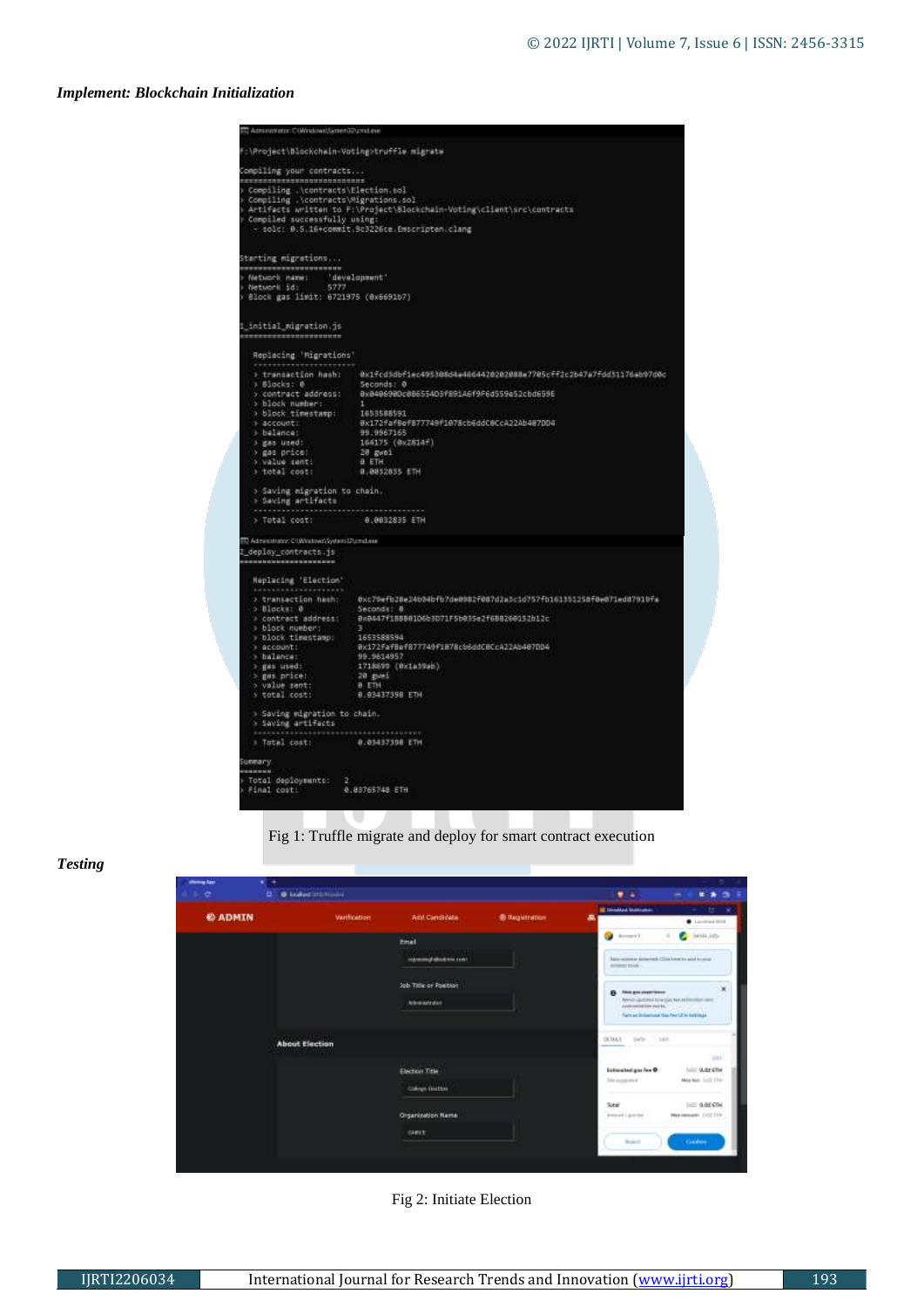| women due<br>$+ 10$ | $\rightarrow$<br>œ.<br>a. | <b>Blocket Community</b> |                                                                       |                               | $1.19 - 4.1$  | 世<br>$\mathbf{m}^{\prime}$ as<br> |
|---------------------|---------------------------|--------------------------|-----------------------------------------------------------------------|-------------------------------|---------------|-----------------------------------|
| <b>CADHIN</b>       |                           | <b>Booth areas</b>       | <b>ARTISHMAN</b>                                                      | <b><i>Chrysled Colors</i></b> | <b>A</b> vana | <b>Bissa</b>                      |
|                     |                           |                          | THE ROLL INTIMATE FITTING CONTROLLED AT THE                           |                               |               |                                   |
|                     |                           |                          | <b>College Election</b><br>Gen                                        |                               |               |                                   |
|                     |                           |                          | Johney Rubs langt December of<br><b>Costel:</b> reported dollars con- |                               |               |                                   |
|                     |                           |                          | <b>The closing classes</b>                                            |                               |               |                                   |
|                     |                           |                          | <b>Fact</b>                                                           |                               |               |                                   |
|                     |                           | <b>Election Status</b>   |                                                                       |                               |               |                                   |
|                     |                           | <b>Barbot Ive</b>        |                                                                       | <b>Ended False</b>            |               |                                   |

Fig 3: Election Initiated with Administrator's Wallet Credentials and Contact Details.

| <b>Posta</b>  | sterms Ave | . .                                   |                       |                         |               | $\alpha$<br>٠ |
|---------------|------------|---------------------------------------|-----------------------|-------------------------|---------------|---------------|
| $\sigma$      |            | D B brakes immunities and contact     |                       |                         | <b>SIMPLA</b> | ٠<br>٠<br>18  |
| <b>CADHIN</b> |            | <b>Vertication</b>                    | <b>KAI Carolinate</b> | <b><i>Chairmann</i></b> | 高田市           | <b>Binado</b> |
|               |            | Add a new candidate<br>big persons it |                       |                         |               |               |
|               |            |                                       | <b>Inale</b>          |                         |               |               |
|               |            |                                       |                       |                         |               |               |
|               |            |                                       | <b>State</b>          |                         |               |               |
|               |            |                                       | $46.6.6$ mm s s s     |                         |               |               |
|               |            |                                       | $\rightarrow$         |                         |               |               |
|               |            |                                       |                       |                         |               |               |
|               |            |                                       |                       |                         |               |               |
|               |            |                                       | Candidate Ltd.        |                         |               |               |
|               |            | 1. Walser tusheds and No.             |                       |                         |               |               |
|               |            | 1. Parker Mobile, S.D. Ro Proces-     |                       |                         |               |               |
|               |            |                                       |                       |                         |               |               |
|               |            |                                       |                       |                         |               |               |
|               |            |                                       |                       |                         |               |               |

Fig 4: Addition of Candidate

| --<br>$\mathbf{r}$ | * *<br><b>President Park</b><br><b>Q bullet Hittings excellent</b>                                                                                                                                              |                               |                                     | $\blacksquare$<br>$29 - 1$                                                                                                                               |                                                                                       |
|--------------------|-----------------------------------------------------------------------------------------------------------------------------------------------------------------------------------------------------------------|-------------------------------|-------------------------------------|----------------------------------------------------------------------------------------------------------------------------------------------------------|---------------------------------------------------------------------------------------|
|                    | <b>@ HOME</b>                                                                                                                                                                                                   | <b>ID Registration</b>        | A. Voorg                            | <b>Billiam Alex Textilene</b>                                                                                                                            | 廿.<br>$+$ interesting                                                                 |
|                    |                                                                                                                                                                                                                 | Total registered voters: 2    |                                     | <b>Comment</b><br><b>FAIL CORN AND DRIVING CORN FOR A SHORN CHAIRS</b><br>industry locals.                                                               | <b>beautiful</b>                                                                      |
|                    | Registration<br><b>Register to Liste</b><br>Account Address<br>decision of any product to the state of the state                                                                                                | <b>Harrist</b><br>Arist trav. | Floorementee 1<br><b>HUMIVELINE</b> | O tragecontess<br>indicated and workers.<br>To breat distances in their Part of the Dedicate<br><b>CONTRACTOR</b>                                        | ×<br>The via application from Date this exchange of detail                            |
| <b>North</b>       | Nake sure your account address and finane rumber are correct.<br>Admin might not approve your account if the provided Phone number rub does not matches the<br>account address registered in adopted catalogue. |                               |                                     | <b>LES</b><br>003461<br><b>Lating</b><br>estas Vil<br><b>Grimstrad por:</b><br>Park.<br>210 Laurabetta<br><b>Total</b><br><b>Protected by Lands Road</b> | <b>IST</b><br>(110) 0.00 STM<br>dealers that it is<br>tant was my<br>Haramont, 232171 |
|                    |                                                                                                                                                                                                                 | <b>Your Registered Info</b>   |                                     | <b>Sunny</b>                                                                                                                                             | - Continue                                                                            |

Fig 5: Voter Registration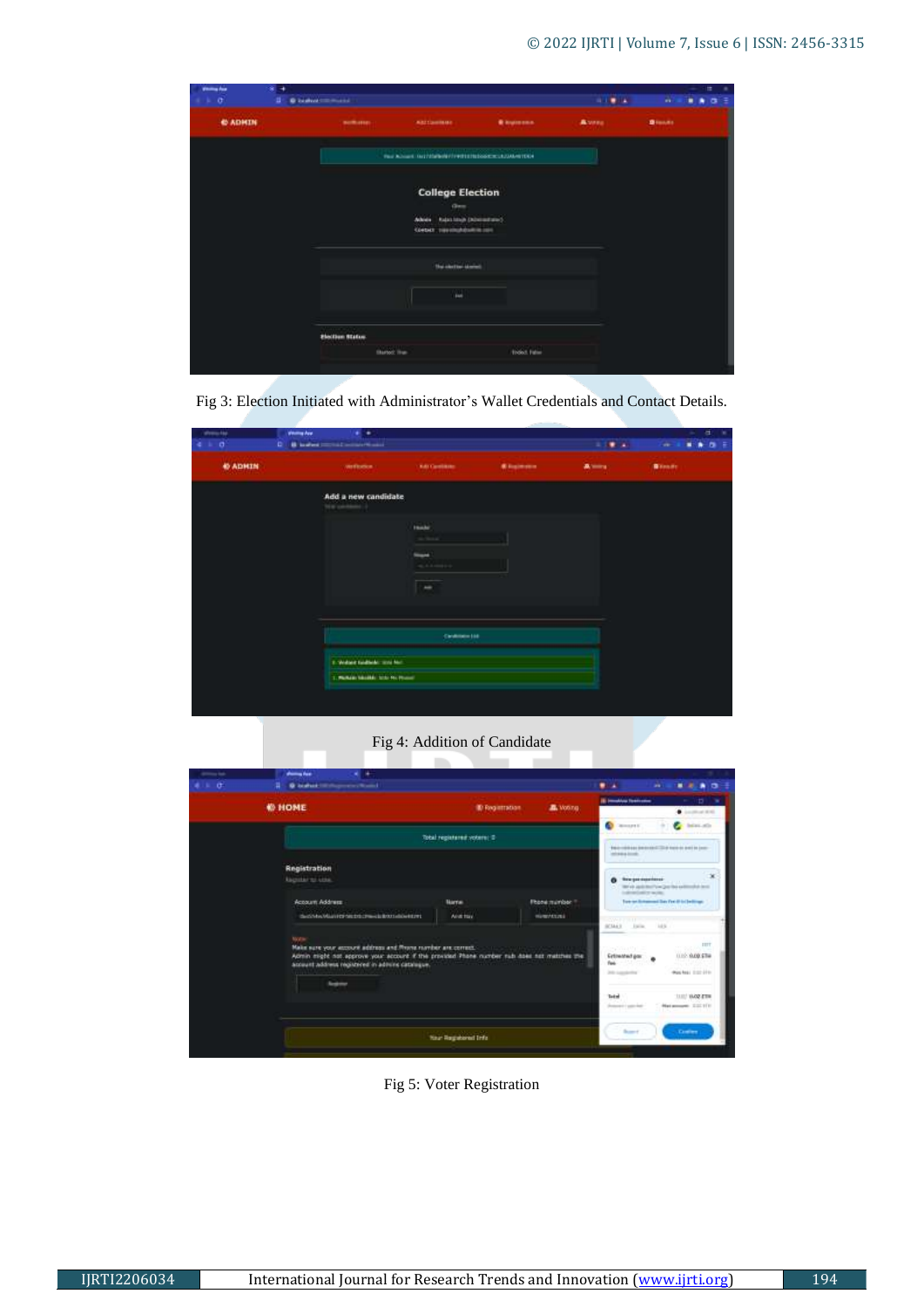| stans in       | <b>DERECK PAR</b>                              | $\rightarrow$ |                                            |                      |                    | $\blacksquare$<br>18               |
|----------------|------------------------------------------------|---------------|--------------------------------------------|----------------------|--------------------|------------------------------------|
| $\mathbf{B}$   | <b>B</b> industrial control and contained<br>۰ |               |                                            |                      | $\bullet$          | w<br>$\blacksquare$<br>۰<br>ಾ<br>٠ |
| <b>6 ADMIN</b> |                                                | Weilkatten    | Aid Certidate                              | <b>Gillegatraten</b> | <b>B</b> . Volling | <b>IZ</b> Frenchs                  |
|                | Verification<br>TOOL USE HE                    |               |                                            |                      |                    |                                    |
|                |                                                |               | List of registered winny                   |                      |                    |                                    |
|                | <b>Account address</b>                         |               | 0xx534ccffax3fQf58cO3x300xcbdb023xb8e40003 |                      |                    |                                    |
|                | Harner                                         |               | Amit Ray                                   |                      |                    |                                    |
|                | <b>Philese</b>                                 |               | <b>BEAUTASJAI</b>                          |                      |                    |                                    |
|                | <b>Vated</b>                                   | Talen         |                                            |                      |                    |                                    |
|                | <b>Varilled</b>                                | <b>Talen</b>  |                                            |                      |                    |                                    |
|                | Registered                                     | Tour          |                                            |                      |                    |                                    |
|                | <b>SYSTE</b>                                   |               | Approved.                                  |                      |                    |                                    |
|                |                                                |               |                                            |                      |                    |                                    |
|                |                                                |               |                                            |                      |                    |                                    |
|                |                                                |               |                                            |                      |                    |                                    |
|                |                                                |               |                                            |                      |                    |                                    |
|                |                                                |               |                                            |                      |                    |                                    |
|                |                                                |               |                                            |                      |                    |                                    |

# Fig 6: Voter Verification

| shows tar           | Winnipedia<br>٠                   |                               |          |                  |   | a<br>$\sim$ |   |
|---------------------|-----------------------------------|-------------------------------|----------|------------------|---|-------------|---|
| $\alpha$<br>$4 - 1$ | <b>B</b> leates convergences<br>œ |                               |          | $\bullet$        | w | 1 1 1 1 1 1 | ÷ |
| <b>G</b> Chemical   | <b>Terminism</b><br><b>Bally</b>  |                               |          |                  |   |             |   |
|                     | <b>© HOME</b>                     | (B) Registration              | A Motivo | <b>U</b> Results |   |             |   |
|                     |                                   | Go alwait and cast year vote. |          |                  |   |             |   |
|                     | Candidates<br>Tetal cardialeter 3 |                               |          |                  |   |             |   |
|                     | Vedant Godbole<br>Vote Met        |                               |          | Vote             |   |             |   |
|                     | Mohsin Shaikh<br>Vote Me Please!  |                               |          | Vote             |   |             |   |
|                     |                                   | That is all                   |          |                  |   |             |   |

# Fig 7: Voter Casting Vote

| <b>Shifting Sec</b><br>$\frac{1}{2}$                                            |                                     |                                                                                                                                 |                                                  |                  |
|---------------------------------------------------------------------------------|-------------------------------------|---------------------------------------------------------------------------------------------------------------------------------|--------------------------------------------------|------------------|
| <b>O bighter consideration</b>                                                  |                                     |                                                                                                                                 |                                                  |                  |
| The Eq. (visual company content of the Edit & Eq.(E.C.)).<br><b>They wanted</b> |                                     |                                                                                                                                 |                                                  |                  |
| <b>6 HOME</b>                                                                   | <b><i><u>B Registration</u></i></b> | <b>B.</b> Waldrey                                                                                                               |                                                  |                  |
|                                                                                 |                                     |                                                                                                                                 |                                                  |                  |
|                                                                                 | Hittin Finish                       |                                                                                                                                 |                                                  |                  |
|                                                                                 |                                     |                                                                                                                                 |                                                  |                  |
|                                                                                 |                                     | <b>Barn Striph American</b><br>Need will be shadowd once the westerning world.<br>Go sheet and cast year rote (if not streety). | The election is being conducted at the movement. | <b>B</b> Results |

Fig 8: Election Results on hold until end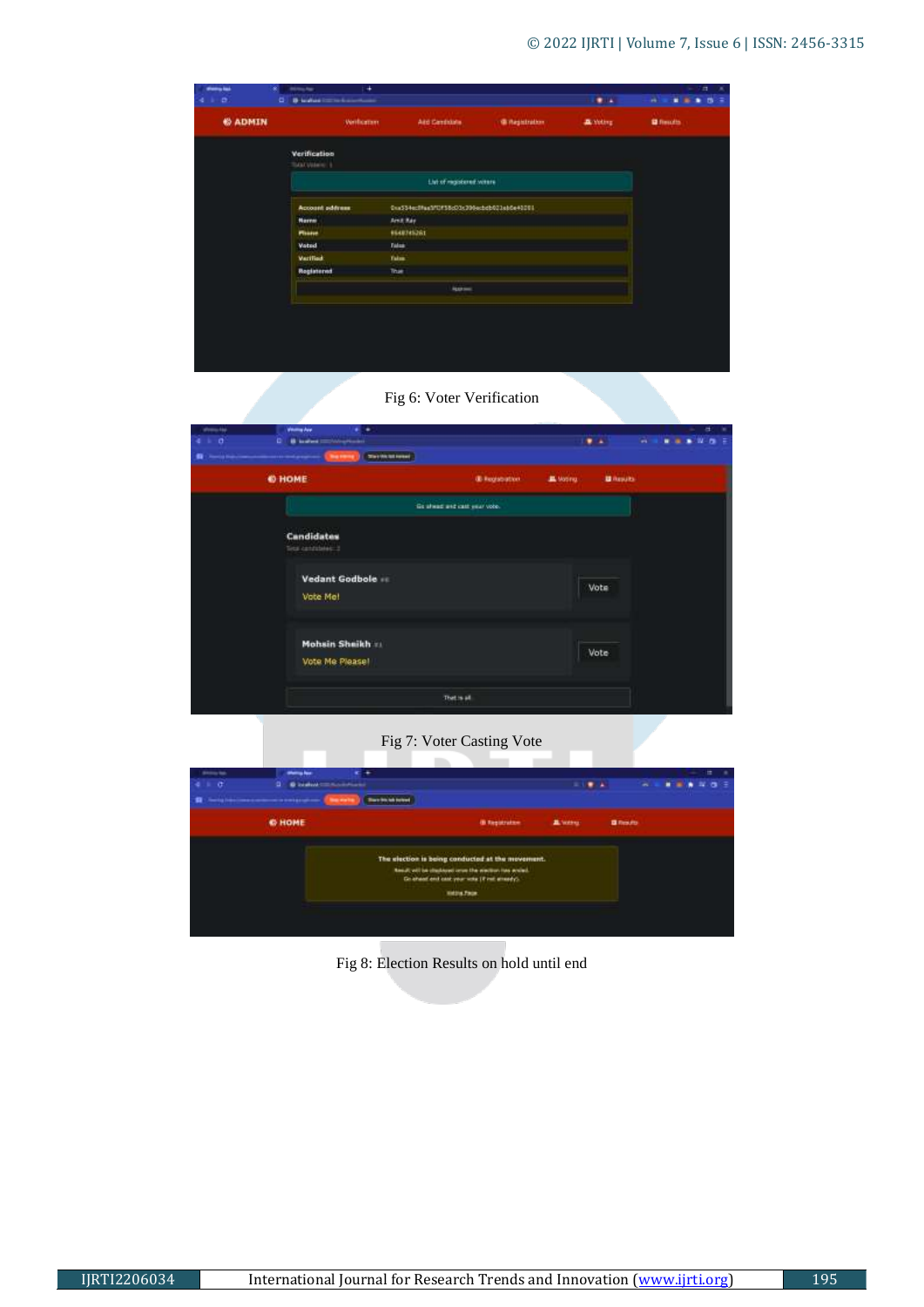| <b>Windows Asst</b><br>$0 + 0$<br>۰ | $ -$<br><b>B' leaders to the auto-</b><br><b><i><u>Institute</u></i></b> | ۰<br><b>Restrictions</b> |                                                 |                                                         | $\cdots$         | $\Rightarrow$<br>٠<br>$-$<br>m<br>ь<br>۰ |
|-------------------------------------|--------------------------------------------------------------------------|--------------------------|-------------------------------------------------|---------------------------------------------------------|------------------|------------------------------------------|
| <b>@ ADMIN</b>                      |                                                                          | <b>Valification:</b>     | <b>Add Condidate</b>                            | @ Registration                                          | <b>JE</b> Witing | <b>Di</b> Results                        |
|                                     |                                                                          |                          |                                                 | Your Account: 0x172fef6d677745ft076c56e6C3C6422454070D4 |                  |                                          |
|                                     |                                                                          |                          | He-degree the contract to start election again. |                                                         |                  |                                          |
|                                     |                                                                          |                          | The election ended.                             |                                                         |                  |                                          |
|                                     | <b>Election Status</b>                                                   |                          |                                                 |                                                         |                  |                                          |
|                                     |                                                                          | Started: False           |                                                 | Ended: True                                             |                  |                                          |
|                                     |                                                                          |                          |                                                 |                                                         |                  |                                          |
|                                     |                                                                          |                          |                                                 |                                                         |                  |                                          |

Fig 9: Election Ended

| station for<br>ö<br>$\bullet$<br><b>B</b> 1994 | <b>Windows</b><br>ь.                  | $\cdot$<br><b>U</b> health more makes in<br><b>Bestimblings</b><br><b>Strategic</b> |                       |                 | $\bullet$         | ш |  | Ħ<br>в<br>٠ |
|------------------------------------------------|---------------------------------------|-------------------------------------------------------------------------------------|-----------------------|-----------------|-------------------|---|--|-------------|
|                                                | <b>@ HOME</b>                         |                                                                                     | <b>B</b> Registration | <b>A</b> Voting | <b>ID</b> Results |   |  |             |
|                                                |                                       | Winner:<br><b>Mohsin Sheikh</b><br>Vote Me Please!                                  | <b>Total Virigo</b>   | 1               |                   |   |  |             |
|                                                | <b>Results</b><br>Telefond children 2 |                                                                                     |                       |                 |                   |   |  |             |
|                                                | 3d                                    | Candidate                                                                           |                       | Votes           |                   |   |  |             |
|                                                |                                       | Vecure Switcher                                                                     |                       | ö               |                   |   |  |             |
|                                                | $\frac{1}{1}$                         | <b>Mehain Sheikh</b>                                                                |                       | ı               |                   |   |  |             |
|                                                |                                       |                                                                                     | that is all.          |                 |                   |   |  |             |

Fig 10: Results declared

## **CONCLUSION**

The idea of changing digital voting systems to make the electoral process cheaper, faster, and easier, is a compelling one in modern society. Making the election process cheaper and soon, it makes it common in the eyes of the voters, to remove a certain power barrier between the voter and the elected official and puts a certain amount of pressure on the chosen one. It also opens the door to a more specific form of democracy, to allow voters to express their will with their debts as well suggestions.

In this paper, we have introduced an alternative, blockchain-based an electronic voting system that uses smart contracts to operate safe and economical elections during the verification of voter privacy. This paper tests the ability of blockchain technology and its quality within the e-voting theme. The blockchain will be publicly available and it is distributed in a way that no one else can be able to destroy it.

## **REFERENCES**

[1] Sos.ca.gov. (2007). Top-to-Bottom Review | California Secretary of State. Available at: http://www.sos.ca.gov/elections/voting-systems/ oversight/ top-bottom-review/.

[2] Nicholas Weaver. (2016). Secure the Vote Today. Available at: https://www.lawfareblog.com/ secure-vote-today.

[3] Sharma, A. K., Sharma, D. M., Purohit, N., Sharma, S. A., & Khan, A. (2022). Blockchain Technology: Myths, Realities and Future. In Blockchain Technology (pp. 163-180). CRC Press.

[4] Sharma, Ashish K., Sharma, Jitendra., and Mehta, I. C. "A Novel Fuzzy Integrated Technical Requirements Prioritization Software System for Quality Function Deployment." International Journal of Computers and Applications 34 no. 4 (2012): 241- 248.

[5] Sharma, Ashish K., Mehta, I. C., and Sharma, Jitendra R.. "Development of Fuzzy Integrated Quality Function Deployment Software-A Conceptual Analysis." I-Manager's Journal on Software Engineering 3, no. 3 (2009): 16.